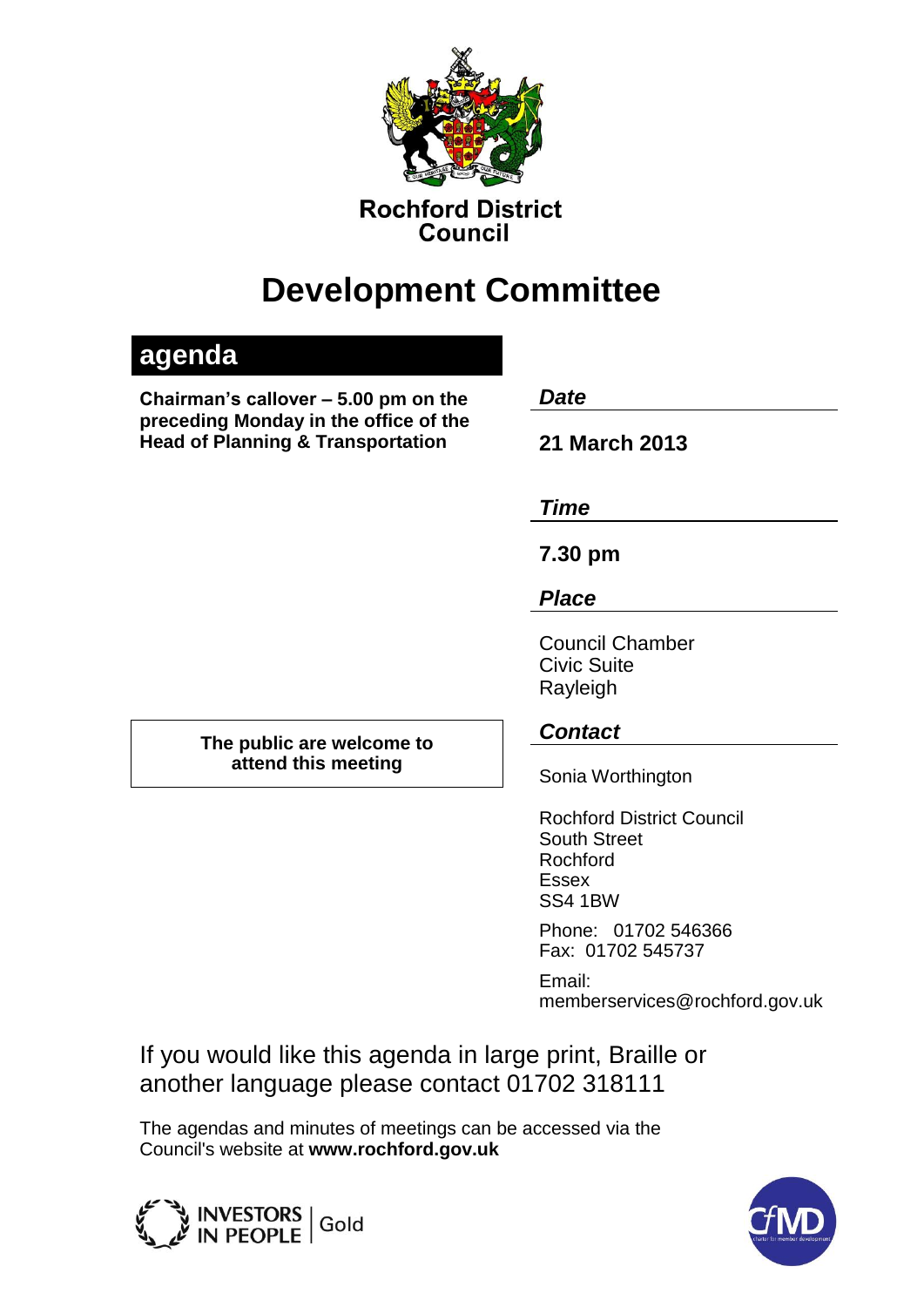#### **Members of the Development Committee**

- Chairman: Cllr S P Smith Vice-Chairman: Cllr P A Capon Cllr Mrs P Aves Cllr M Maddocks Cllr C I Black Cllr Mrs C M Mason Cllr Mrs T J Capon Cllr J R F Mason Cllr M R Carter Cllr Mrs J E McPherson Cllr J P Cottis Cllr D Merrick Cllr T G Cutmore Cllr Mrs J A Mockford Cllr Mrs H L A Glynn Cllr T E Mountain Cllr T E Goodwin Cllr R A Oatham Cllr K J Gordon Cllr R D Pointer Cllr J E Grey Cllr Mrs C E Roe Cllr J D Griffin Cllr C G Seagers Cllr Mrs A V Hale Cllr D J Sperring Cllr B T Hazlewood Cllr M J Steptoe Cllr Mrs D Hoy Cllr I H Ward Cllr M Hoy<br>
Cllr K H Hudson<br>
Cllr F A Webster Cllr Mrs G A Lucas-Gill Cllr Mrs C A Weston Cllr C J Lumley Cllr Mrs B J Wilkins Cllr Mrs J R Lumley
	- Cllr P F A Webster

#### **Terms of Reference**

To exercise the Council's functions in relation to:-

 Town & Country Planning and Development Control as specified in Schedule 1 to the Local Authorities (Functions and Responsibilities) (England) Regulations 2000 (as amended)

**The Council's vision is to make Rochford District a place which provides opportunities for the best possible quality of life for all who live, work and visit here.** 

#### **The Council's objectives are to make a difference:-**

- to our people
- to our community
- to our environment
- to our local economy.

#### **The Council's values (the way we work to pursue these objectives) are to:-**

- Be an open, accountable, listening, responsive Council
- Put the customer and citizen at the heart of everything we do, delivering services in a caring and sensitive manner
- Co-ordinate the management of resources with an emphasis on sustainability
- Value the contribution of partners, employees and citizens, trusting each other and working collaboratively.